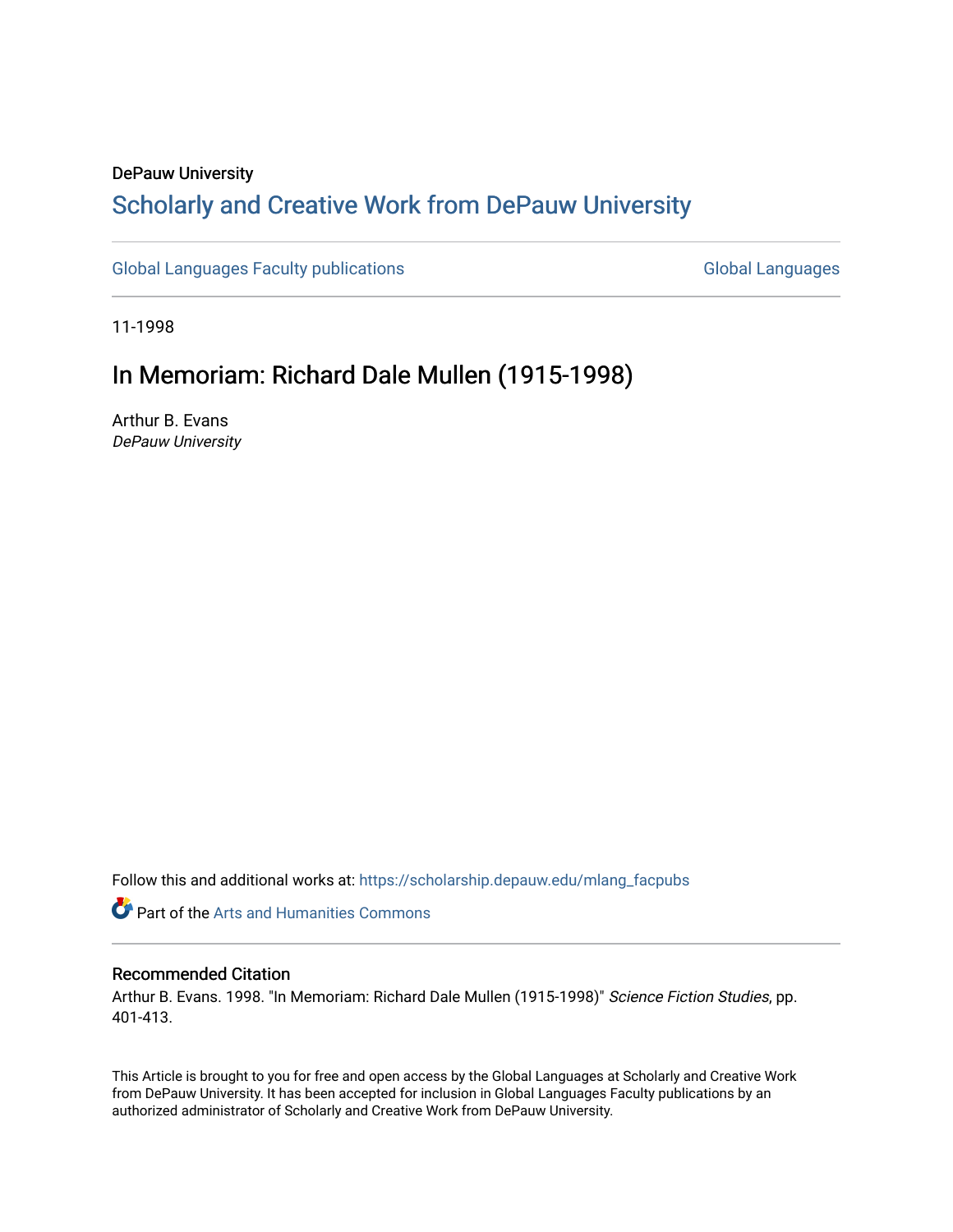He was a scholar, and a ripe and good one; Exceeding wise, fair-spoken, and persuading; Lofty and sour to them that lov'd him not; But to those men that sought him, sweet as summer.

Shakespeare, *Henry VIII*, 4.2: 51-54.

As editors, this is not what we anticipated when we decided to introduce the final issue of our 25th year of continuous publication with a rare collective editorial. We discussed many items and issues that we considered worthy of mention in what was to be a celebratory overview of *SFS*'s past, present, and future. Instead, we are devoting this collective editorial to the memory of the editor who was the first and the best among us.

R.D. Mullen died peacefully at 82 on August 8, 1998 in Terre Haute, Indiana. He founded *SFS* in 1973 and, since 1990 when he rejoined a newly revamped editorial collective, he has been our wisest counsel, our most incisive historical memory, and our most loved and respected colleague. It is with a deep sense of sadness that we mark his passing here, a quarter of a century after the founding of the journal for which he cared so passionately. We will always miss him.

Since 1990, when Istvan Csicsery-Ronay, Jr, Arthur B. Evans, and Veronica Hollinger formed a new editorial board under Dale Mullen's guidance, *SFS* has undergone a series of transformations which, we like to believe, has kept it abreast of aesthetic, critical, political, and philosophical developments in the field. Dale, more than any other individual, helped to anchor these transformations in a firm sense of history, tradition, and committed scholarship.

In a note written the first time he retired from editing *SFS* (crustily citing "advancing age and declining energy" as long ago as 1978), he defined the editor's task as a minute inspection of all ideas, all sentences, to detect and extirpate faulty scholarship: "having in my time seen the publication of much too much bad scholarship, I was determined that each article for which I was responsible would be read not simply by editorial consultants but in each case by someone thoroughly familiar with the primary works being discussed. In most cases that someone turned out to be myself" (*SFS* 5 [November 1978]:

## **In Memoriam: Richard Dale Mullen (1915-1998)**

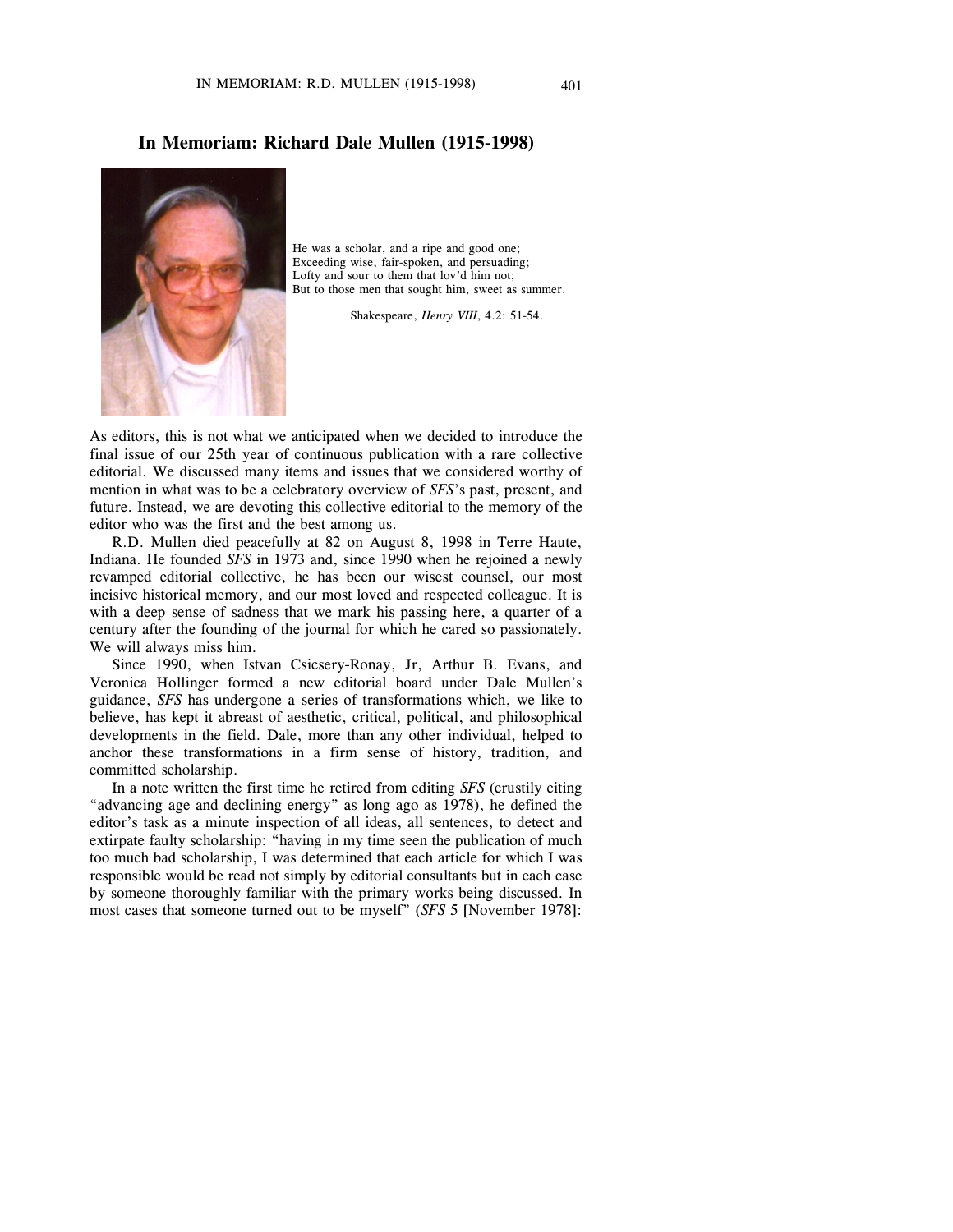303). Dale checked every bibliographical entry and every quoted passage against the original edition cited for every essay he edited for *SFS*. He owned many of the necessary books himself, but one reason he retired last year as coeditor was that it was becoming too difficult for him to make the frequent trips to the library that his editorial conscience demanded. For him, literary scholarship was a shared search for truth. It required patience, insight, and above all intellectual rigor. But it also was a collective quest: each scholar was a valued member of a larger and mutually-supportive community. He expressed these views perhaps most succinctly in an editorial note in last year's November issue of *SFS*:

I have written on several occasions *that literary scholarship is an ongoing cooperative endeavor that provides not final answers but materials for and leads to further study, and that work that does not cite its sources, no matter how extensive and careful the research behind it, is not scholarship at all.* ... [L]iterary scholarship is an ongoing cooperative endeavor in which resources are shared... [It is not] a competition in which each competitor hoards his or her resources as a capital asset. (532)

If, as we believe, *SFS* remains the best journal in its field, it is largely because of its continuing commitment to these standards of scholarly integrity. Dale loved science fiction, but his love was not blind; love of the field made his critical edge sharper and finer. He did not tolerate fannishness or special pleading. Dale was tough on sf scholars because he knew that sf—with its network of tangled cultural roots in popular literature and technological angst, the pulp marketplace and the doubting (and hoping) human spirit—requires an especially disciplined critic. He hated our sf community's tendency to hype itself. In fact, he hated sentimentality, and we can only fear that he would view this collective homage to his memory with severe disapproval. But our sense of what we have lost demands expression.

Dale tended to send two types of e-mail message: the swift and tart critique and (rarely but intermittently) the stanza from lyric poetry, sometimes followed by a brief comment. When he returned home after being hospitalized early this year, we received one of that second type of message: "I strove with none, for none was worth my strife./Nature I loved, and next to nature, art./I warmed both hands before the fire of life;/It sinks, and I am ready to depart." But he then stoutly rejected the highminded resignation of Walter Savage Landor's lyric, adding: "That's a crock of course. I strove with some that were worth my strife, and I never cared much for 'nature,' preferring cities and air conditioning." It was characteristic of Dale that he signalled to us his latest recuperation by reassuming a hardheaded critical stance.

We have all learned much from him over the years and we are committed to maintaining the standards to which he held us during the course of our work together. No one was more terrifying to deal with when the work was shoddy; no one was more supportive when the work was difficult; no one was warmer with congratulations when the work was successful. Rob Latham and Carol McGuirk both joined our editorial collective within the past year and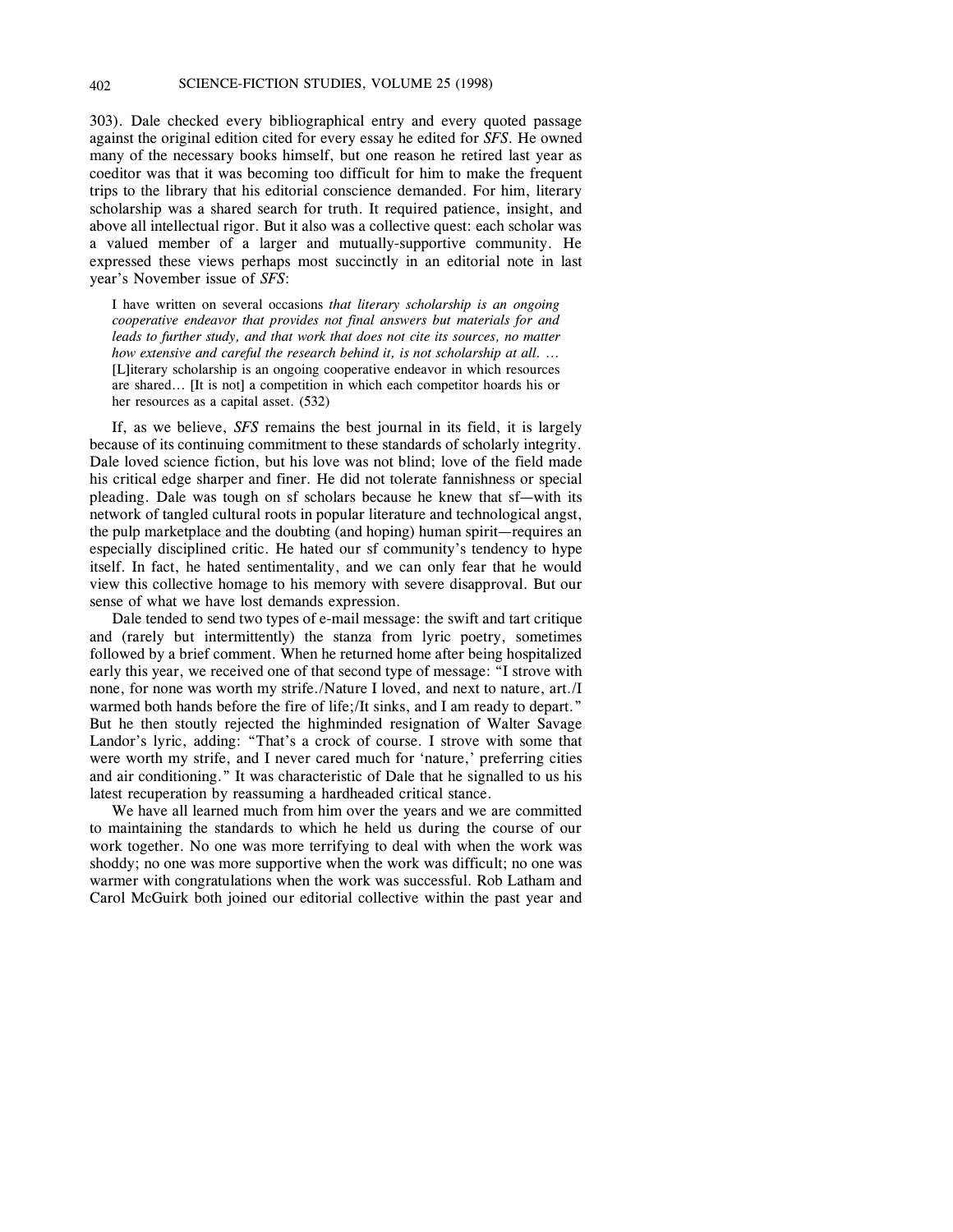now we are five. We are well positioned to carry on the work that Dale began in 1973.

We thank Dale Mullen for starting us up, for keeping us going, and for helping to shape our sense of the future. We thank him for providing a model of scholarship that would be impossible to imagine if he had not himself demonstrated it for us. We hope to make the next 25 years of *SFS* a fitting tribute to his memory.**—The Editors**

#### **Remembrances**

Childhood memories can be sharp and clear, and at the same time, vague. My early memories of Uncle Dale are of a gentle, kind man who lived in a pink house with many books. Teenage memories are of a gentle, kind man who lived in a third floor apartment with many more books. Later, my relationship with Uncle Dale was limited to Christmas cards and visits at family funerals. In the last year, I was blessed with the opportunity to know my uncle on a deeper level. As Mother and I visited with him, our conversations jumped from his childhood memories to his service in World War II, from literature to movies, and from politics to history.

Dale Mullen spent his childhood in Blue Mound and Topeka, Kansas as the second son of a newspaper editor and commercial printer. His favorite relative was his grandmother, Bethana Mullen, who "always wore black with skirts long to the floor and was a great baker." He loved her cinnamon and Parker House rolls.

As a youth, he was bored with Boy Scouts, Sunday school and church. But reading was encouraged in his home and was his favorite pastime. The first science fiction he remembered reading was *The Gods of Mars*, which he found in the Blue Mound Library at age ten. In 1927, for 50-cents, Dale purchased his first copy of *Amazing Stories*, which he had seen in a Topeka drugstore window. After starting to work in 1928, he spent most of his money on magazines and books—a life-long trait. Dale read little science fiction, however, between 1933 and the end of World War II. During those years, he lived with his family in Oxford, Mississippi, where his father owned the local newspaper, *The Oxford Eagle*.

In the fall of 1933, Dale entered the University of Mississippi and became interested in publishing a literary magazine. There were many young writers in the area, and in 1934 he published their work and his in three issues of *The Oxford Magazine*. Those issues included an article by Phil Stone on William Faulkner and five poems by Shelby Foote. Dale left "Ole Miss" after two years, to work full time as bookkeeper for *The Oxford Eagle*. In 1937, he published three issues of another little magazine entitled *River*, which included short stories by Eudora Welty and Peter Taylor's first published work. Dale's work in this area is well documented in "Dale Mullen and Modern Mississippi Literature" by Frank Smith, published in the November 1986 issue of *The Journal of Mississippi History*.

While attending business school in Memphis in 1938, Dale met and married Laoma Burmmett. He returned to his bookkeeper position at *The Oxford Eagle* and remained there until he joined the Army in 1942. An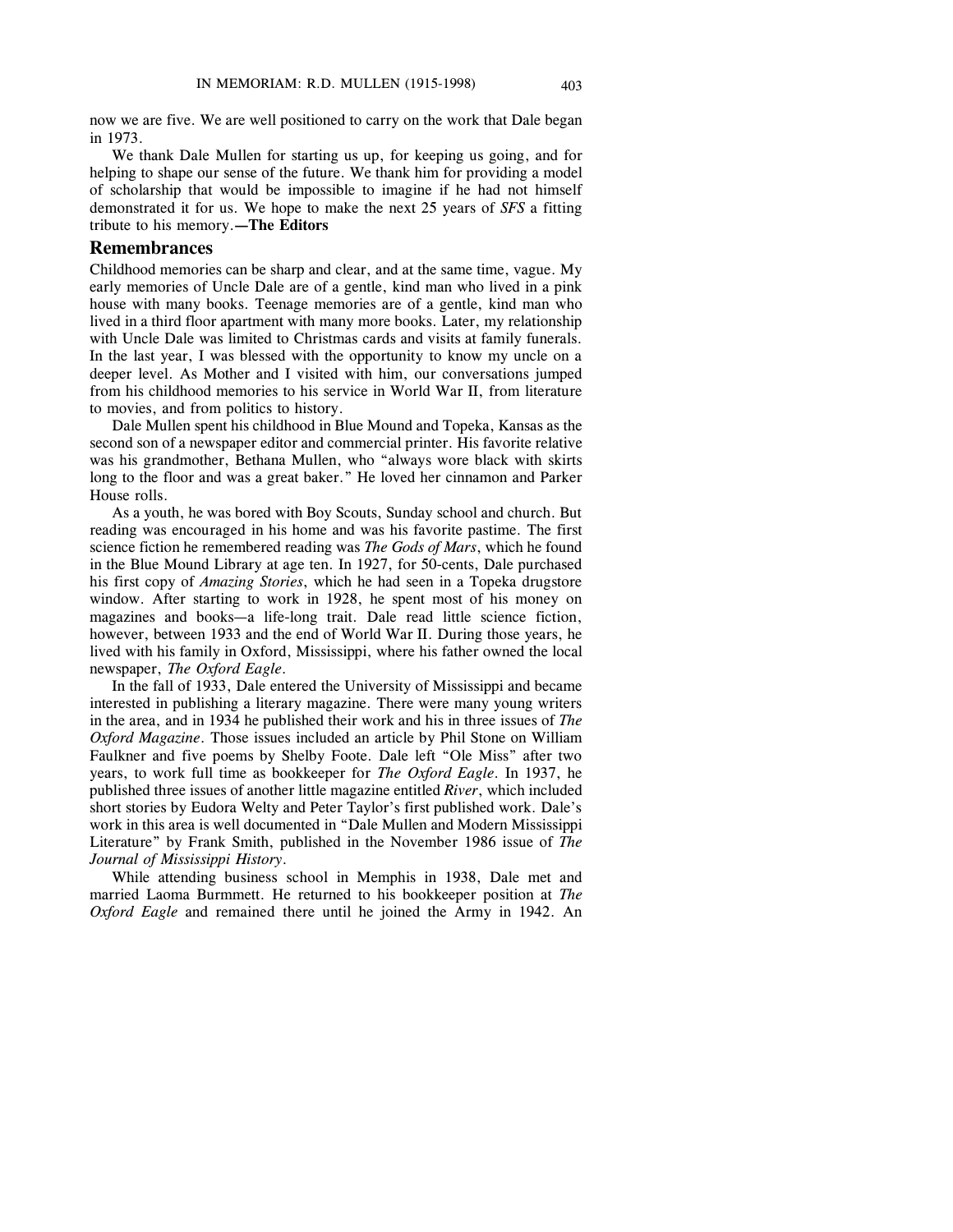artillery forward observer in the Third Infantry Division, he was in heavy combat at Anzio and in France and Germany. He was awarded the Silver Star and Bronze Star for heroism.

After the war Dale completed his degree in English and History at the University of Alabama, his Masters at the University of Mississippi where he held a teaching assistantship, and his Doctorate in Elizabethan Drama at the University of Chicago. The fall of 1956 found him at Indiana State University (ISU) where he remained until his retirement in 1980. During his ISU years, he returned to his early love of science fiction and founded the journal *Science-Fiction Studies*.

In the past year I have learned that my Uncle Dale idolized his older brother, had compassion for his younger brother, and was his sister's big brother, not just her older brother. He had a difficult time asking for help but loved to be waited on. Of the three brothers, I feel he was the most like his father. He loved his mother's coconut cream pie and Mounds candy bars, and like a child, wanted to play with his "Happy Meal" toy first.

While delaying medical tests and surgery, so he could attend his "last hurrah" [our first *SFS* editorial "summit" at DePauw on July 23-25—ed.], he called his sister to "hold my hand." His last two weeks gave him both of these and he was content. As was fitting, his was a gentle death.

This year Mother and I were able to touch the past with him and bid him farewell. At his death, my uncle was a gentle, kind man who lived in a small apartment filled with books, but, oh, how much sharper and richer are the memories.**—Thana White Cottrell**

[Dale once jokingly said to me that I might pronounce his laudation at the funeral. Alas, our viscous existentiality made any such thoughts impossible in August 1998; but I hope his shade will accept this surrogate, and smile at me from his poker party with Gene Debs and Sir Thomas More in Elysium.]

My first vivid memory of Dale is sitting one afternoon in 1972 in a crepuscular bar on or near the campus of Drake University in Des Moines, where the SFRA was having one of its early yearly meetings. It was if not the heyday then the last fling of the Tolkien craze; it was before the wide spread of sf teaching in academia; and the papers we had heard for the last couple of days seemed to have none of the excitement of early fandom (which Dale knew better from having followed it at first hand than I knew it from the gosh-wow books by its early chroniclers and the hints by Fred Pohl in Trieste and Red Bank); and they also lacked the precision and proper critical distance of what we both thought of as scholarship. So we had fled to that dim bar for conso-lation and were commiserating with each other about these standards. We thought this mainly extended to the extant issues of *Extrapolation* too, which had all kinds of missionary merits perhaps but mostly sounded like a gang of overaged fans attempting to keep up the glow of their teenage illusions, what Dave Samuelson would, in the first article of *Science-Fiction Studies* and punning on Clarke's *Childhood's End*, call "A Median Stage of Adolescence." At some point Dale broke the gloom by announcing that he felt that he should set up another, more serious journal for sf studies, that he had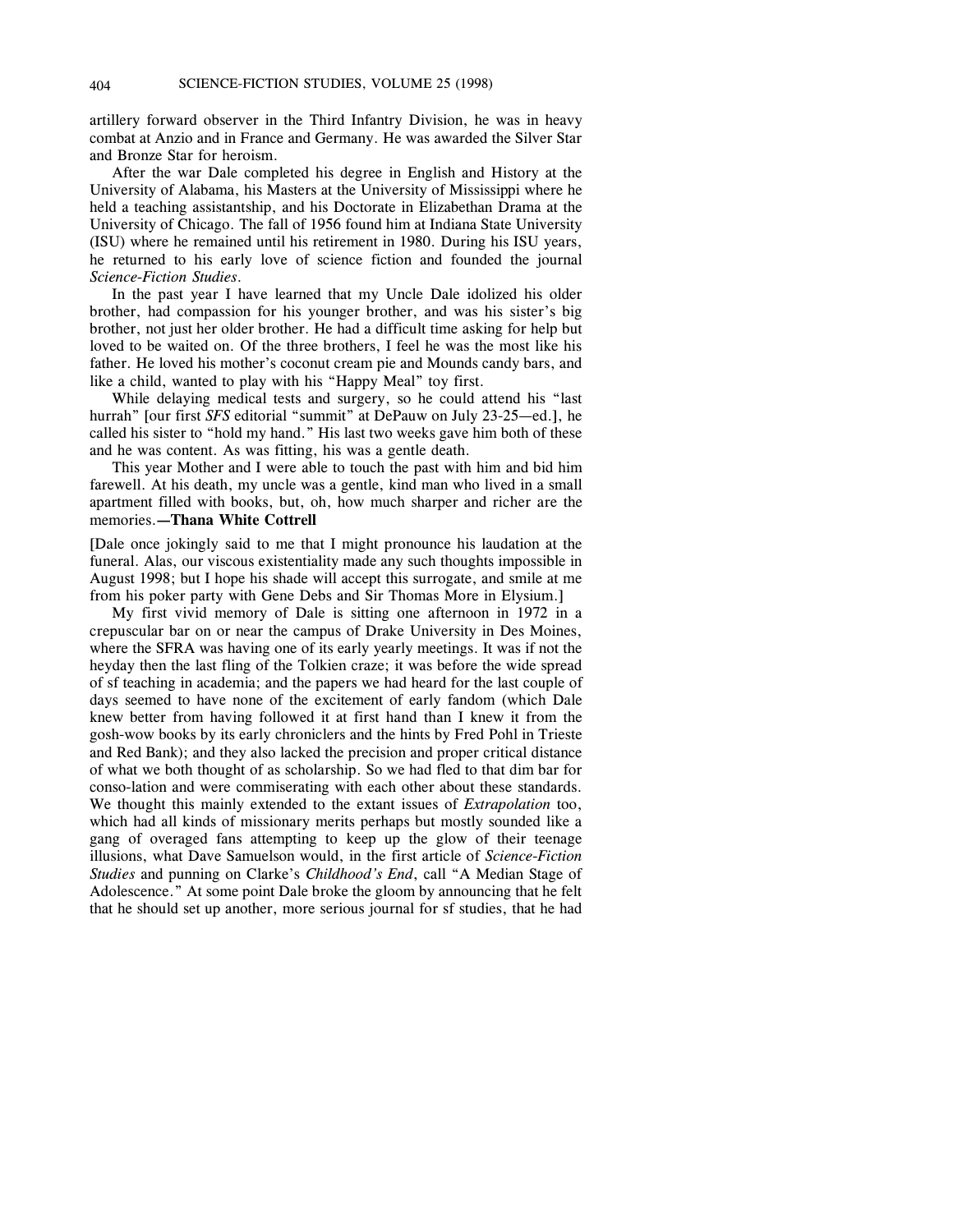some money saved up, and that he was prepared to devote a portion of it to financing that journal. I immediately rippled with enthusiasm and said I'd like to help and participate in whatever way I could; my imagination caught fire, and I started spinning out loud proposals for possible types of contributions. Probably they included working not only on the post-1945 moment but also on pre-1945 and non-English sf and sf criticism as well as going through all the extant Ph.D.s on it, since that's what I proceeded to do (and Samuelson's work, for one, resulted from soliciting him to turn a part of his Ph.D. into that article), but I really forget. The discussion ended in Dale's appointing me there and then as associate editor of what came to be—after further consultations in Des Moines and later—called, precisely, *Science-Fiction Studies* (Dale was great on precise things such as the hyphen making the difference between adjectival and nominal forms of "sf"). The name was, I'm confident, his invention, I would have probably picked something more flamboyant and Greek-sounding. I'm not sure of many similar details: unfortunately there seems to be little record of letters between us in those pre-computer days, I tended to use the phone an awful lot and charge it to the abundant grants I received in those blessed Welfare-State days. I do clearly remember that I then started bombarding Dale with suggestions and materials. At some point before the first issue he told me, with his characteristic acute sense for fairness, that I had already done so much he'd install me as co-editor. And that is how the *SFS* team got formed. I never contributed a cent to it (except maybe indirectly, by using my research assistants), until his resignation announced in the last 1978 *SFS* issue.

Of course this was not the first time I had met Dale. I was at the time in the throes of a crazy (but not yet totally impossible) encyclopedic ambition to read *all* that was ever and anywhere written about sf, so that I had read with appreciation his three major early essays, the *Riverside Quarterly* ones on E.R. Burroughs and on "Blish, Van Vogt, and the Uses of Spengler," as well as the *Extrapolation* one on Wells and V.R. Emmanuel. I had particularly liked the Spengler essay: here was a critic who was not only a philologist of the old-fashioned precise kind—which I liked—but had also the interest in theory of history so rare on a continent that seemed to run, not excluding my New Left friends and hippie students, on Henry Ford's slogan "History is bunk." (Jim Blish, whom I'd met in 1966 and visited almost each year after that in England, no mean critic himself, told me he was so impressed by that essay that he changed some dates in his Okie series to fit Dale's critique.) I surely also met Dale before 1972 at some previous SFRA or MLA meeting, but memory fails me.

At any rate, we were exchanging materials about our common interests in Thomas More and H.G. Wells much before Des Moines: I sent him for example some roneotyped pages on analyzing *Utopia*, multiplied for class use, and his comments were detailed, most knowledgeable, precise, and to the point. Thus it was logical to invite him to an international symposium on Wells and sf at McGill in October 1971. It was the only time I had the pleasure of seeing Dale, already heavy on his feet (which would later trouble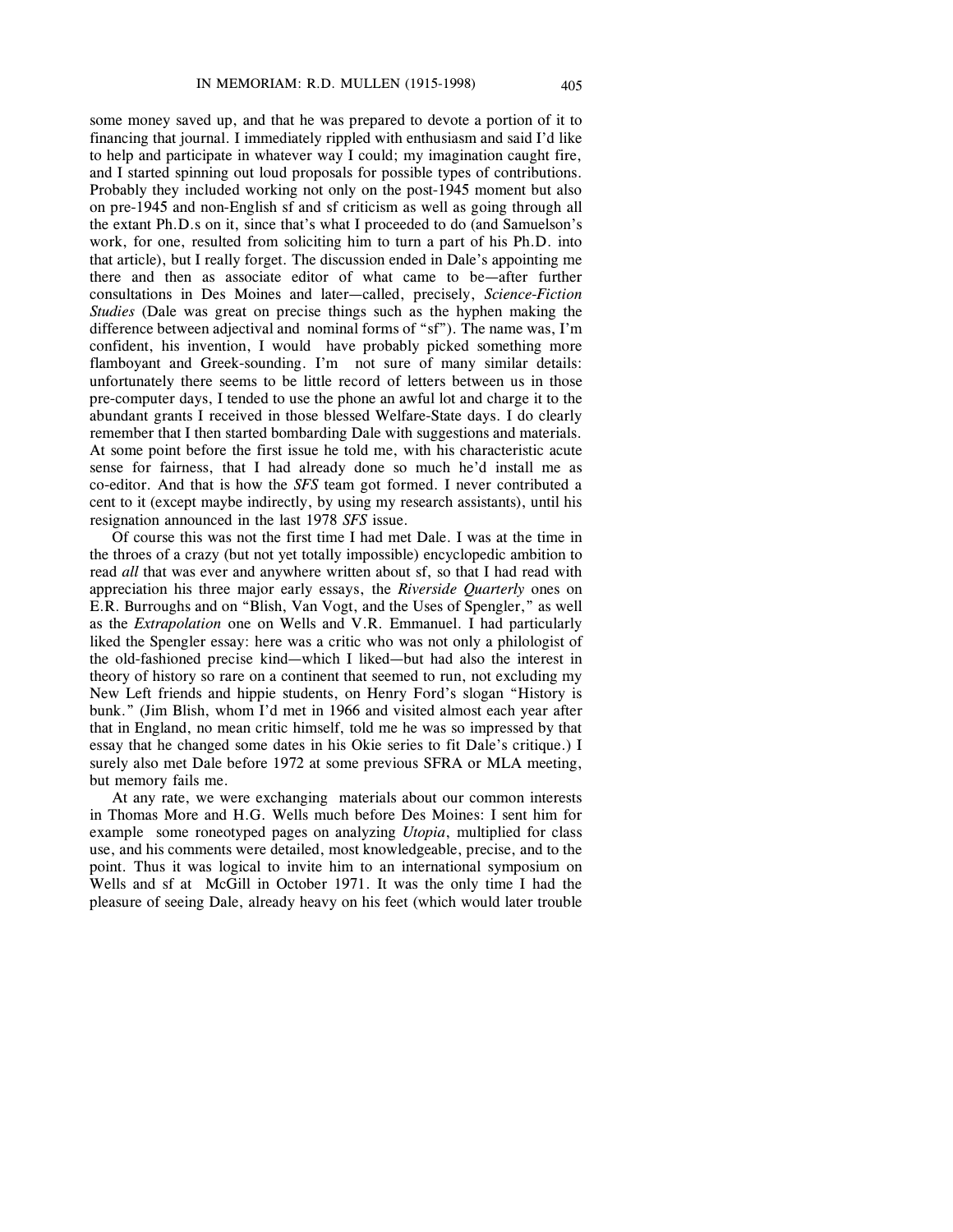him a lot and practically confine him to Terre Haute), at the place I lived. And conversely, it was only once, risking limb and life amid Reaganite deregulation in the little propeller plane from Chicago and the hurricane season, that I visited Dale and his wife in Terre Haute and beheld the impressive rows of prewar sf journals waiting for the definitive overview which he'll now not give us.

Our approach or stance as editors was obviously different but it proved complementary. I very dimly remember that Dale told me he served in the Second World War, because we discovered we may have been in Italy at the same time. But he didn't expatiate upon it, and he had not undergone the life-and-death political radicalization of the European intelligentsia in the pressure-cooker of Fascism and war. Therefore, Dale had much more the demeanour of a tolerant gentleman than I did at the time—though I trust both of us conducted *S-FS* affairs with maximum philological openness available to us. He didn't suffer fools any more gladly but his stoicism and reticence foregrounded it less. Yet I may disappoint some acidulous poormouthers of this "High Modernist" moment in sf criticism by saying that, having been clear at the outset about what we wanted to avoid (which included Fantasy "except for purposes of comparison and contrast"), there was extremely little discussion of overt ideological or political nature between us. So far as I could gather from his laconic self-references (I think he held to Pascal's theory of "the hateful I" in criticism, as refracted through the Positivist scholarship of his formative years), Dale was a "Midwest atheist" not too far from—though much less strident than—the Colonel Ingersoll stamp, and indeed a Debsian, that is a very anti-elitist or populist socialist. Debs's great maxim "I want to rise with the ranks, not from the ranks" seems to me to have been an overriding maxim for Dale's professional life too. Thus we were both to the Left of the professional "mainstream" in academia and certainly (with a few exceptions such as Bruce Franklin, in those years having just been kicked out of Stanford) in sf studies so far, and I think we had similar reactions of practical solidarity but also theoretical skepticism in relation to the Marcusean campus New Left. And I surely must have learned from Dale ideologically or politically too, though I can remember only one instance clearly. At some point, I think in drafting my essay on Philip Dick, I slipped in some disparaging adjective (most likely "petty bourgeois") about shopkeepers to which Dale objected—what's wrong with shopkeepers, he asked me? Reflecting on this, I recalled that my favourite grandfather was a shopkeeper of "colonial goods" (I still remember the yummy smell of the jute bagfuls of raisins and other nuts and fruits in the corners of his small shop), and that my family has always been proud of the probity which led his guild to appoint him the fire-damage appraiser for the whole city (I guess it had circa 20-30,000 inhabitants then). Modifying the quasi-Leninist cliché I'd unthinkingly used, I decided then and there that indeed nothing was wrong with shopkeepers who fulfilled their proper distributory function without exploiting workers. This example may sound faintly ridiculous in today's subsumption of small shop-keepers under big chain-store conglomerates rather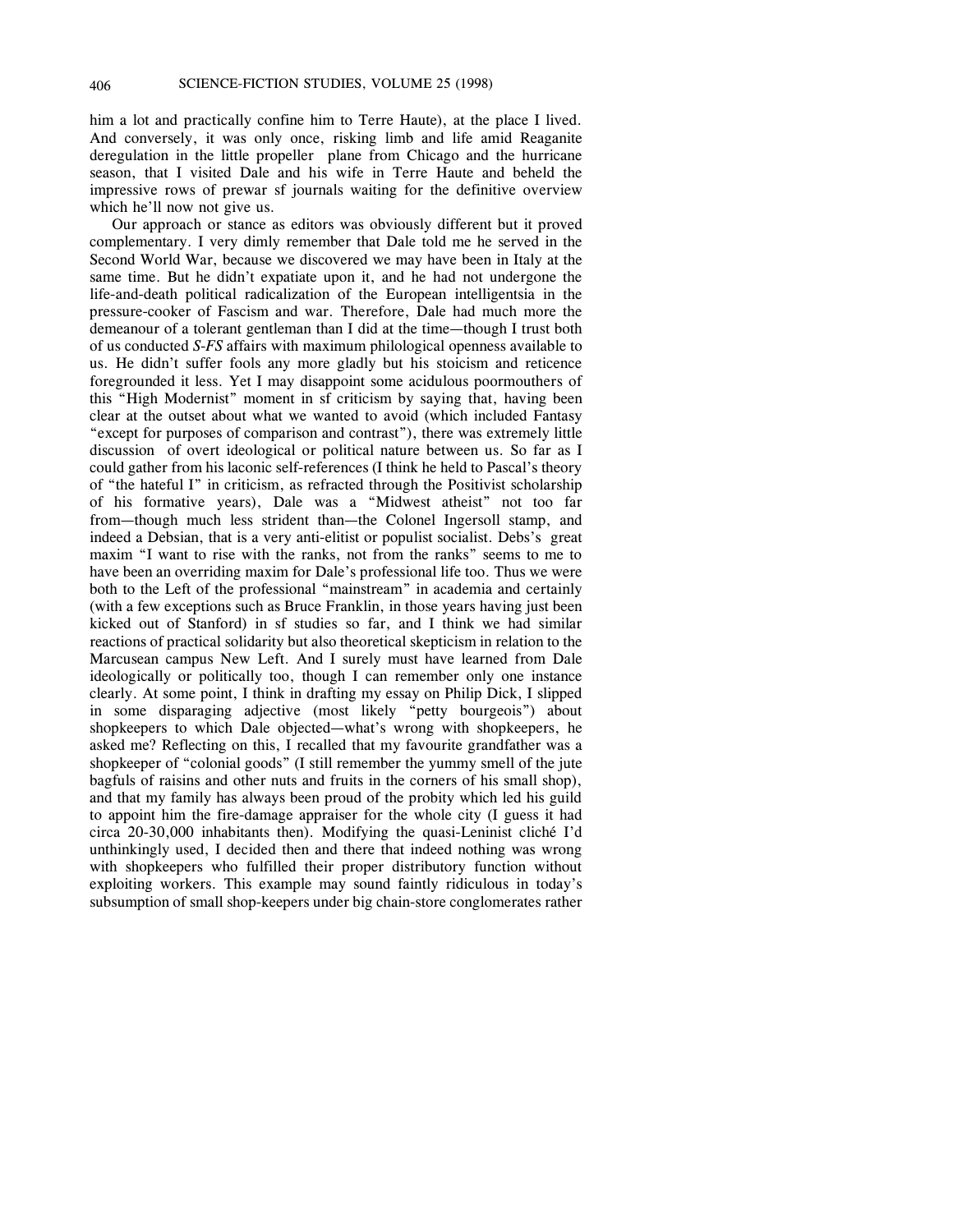than under socialist co-operation, but I give it here as a chronicler of how Dale's apparently commonsense queries could bring critics striving for overarching views, who nonetheless also had ambitions to fuse this with precise interpretation, down to earth; and I'm sure I wasn't the only one to profit.

Thus, I find an inner logic in Dale's publication record, those wonderfully precise and thorough surveys of both primary and secondary literature (on Wells, Haggard, various sf reprint series, etc.). When I was writing my book on Victorian sf in 1980/81, one of the principal critical sources I used were his pithy but pitilessly precise annotations to some of those series. I tried to convey the importance of such work to various SFRA award-giving committees through the years but obviously failed. If I'm not forgetting somebody, he may be the only major name among the Great Ancestors of sf criticism missing from the list of Pilgrim or similar awards, leaving the SFRA with a blot on its escutcheon. This was due to an unfortunate reinforcement between the unques-tioned norm of the younger colleagues making up those committees that nobody without a major book is worth a glance, and this (how shall I call it?) modest pseudo-inductivity of Dale's, which hid the light of his general critical positions—for of course he had them—under the bushel of the seemingly pedestrian work; for example, of annotating sf fiction and criticism mainly from the 19th and the first half of 20th Century.

In fact, with the modesty characteristic not only of him but also of his scholarly cohort before the "publish-or-perish" years, I suspect a major part of Dale Mullen's submerged huge influence in sf studies was the correspondence he kept up with dozens of people in the field. The cohort people who studied in the 1930s, in the whirlpool of the New Deal—must have been an interesting one: Dale had learned at the university not only French (and he knew his Aristotle well) but also German! There was a stubborn, pre-admass independence to Dale, which one could also call lack of political realism but then one would in the same breath have to add imperviousness to modish sycophancy: our only major clash came when I urged him to apply for a State grant and even supplied the proper papers, and he replied I could resign forthwith if I meant to insist on it... (I didn't.) I have not met anybody more emancipated from our quantitative reification, necessary for fame in the cruel nowadays of accelerated circulation (I was told in Paris you're nobody if you don't produce one book per year: there's a Derrida or Kristeva 1989, 1990, etc., as there is a Ford 1989, 1990, etc.). I have also met very few people more resistant, in his courtly and exemplary rather than proclamatory way, to the ultra-Formalism dominant in critical studies since the 1920s-30s, from New Criticism and the belatedly digested Russian Formalists through the Struc-turalists to the various self-referential schools of the present.

In that sense, risking again risibility, and begging the reader's indulgence for comparing small matters to large (which is allowable if we take the large matters as illuminating exemplars), I've always thought of Dale Mullen's position in sf criticism as analogous to Socrates' in Hellenic philosophy.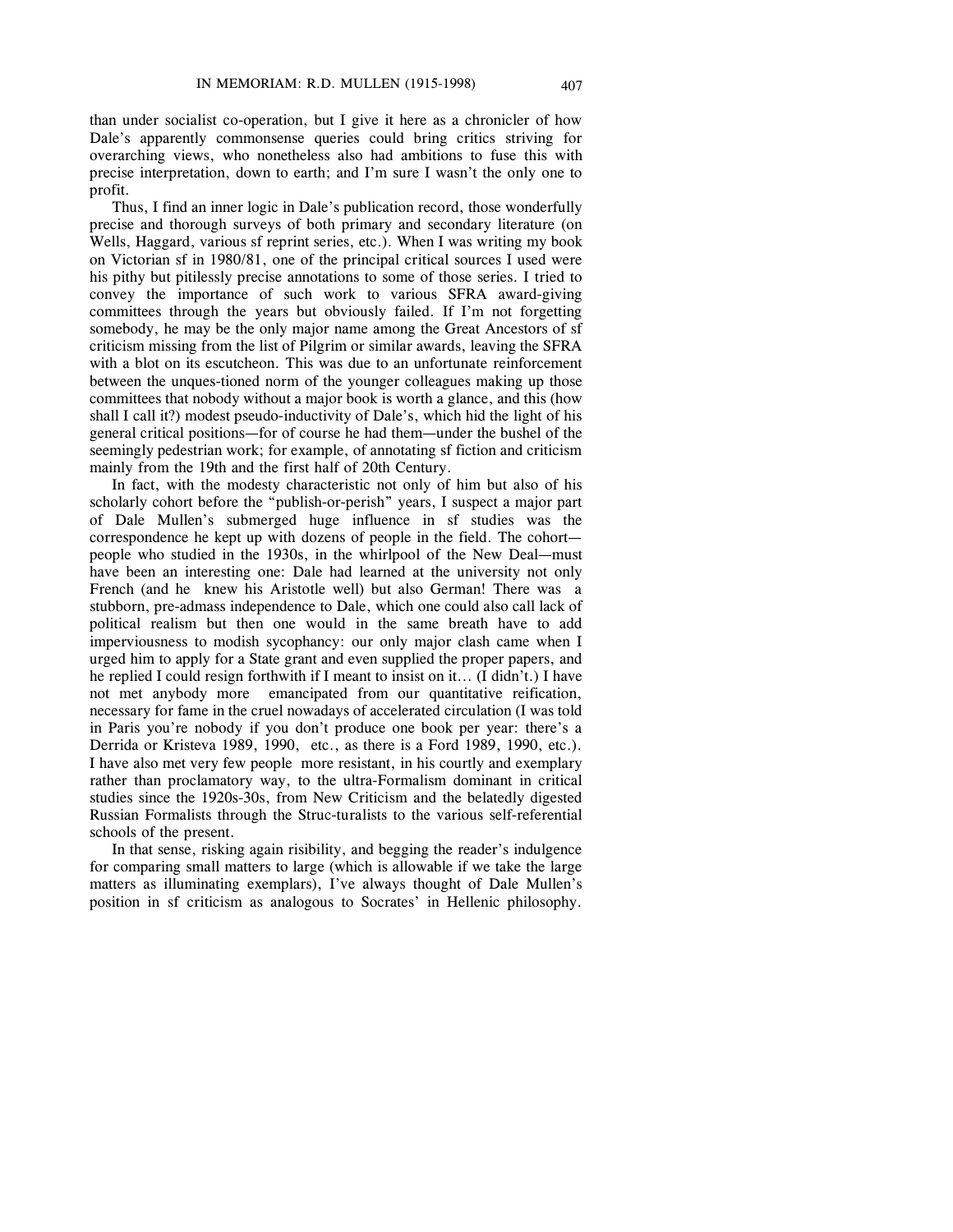Socrates left even fewer writings, to be precise none. All that we know about him is what a few admiring pupils left on record; he had luck, for one of them was a great poetic narrator and myth-spinner called Plato. But through such pupils, and then the pupils of his pupils (he had luck again, for one of them was Aristotle), his limning of concepts and dialectics of inquiry became all-pervasive in this tradition of "loving wisdom" (*philosophein*). The analogy with the pupils is not to be sustained: strictly speaking, in these impious and narcissistic days, very few of us have pupils—so much the worse for us and them. But inescapably, some wise people—and my memory of Dale is one of a thoughtful, soft-spoken, often wryly chuckling sage—continue (as Brecht put it) thinking on in other people's minds.

In the last communication I had with Dale, by e-mail, I asked his opinion— as I used to about so many things—about the title I had excogitated for my forthcoming book on sf and utopianism (where the "Deluge" is meant to represent our present ruling dispensation of Post-Fordist systematic antiutopianism). Dale's answer of July 13 ran: "Darko. *Arguing with the Deluge* is a brilliant title." I like to think this possibly overgenerous judgment defines (as always) the judge, and that the title is what finally his work, persuasive in its quiet brilliance, actually amounts to. And that this has much to do with the reason he will go on thinking in our minds.**—Darko Suvin**

I first met Dale Mullen at a symposium on H.G. Wells that Darko Suvin put together in 1971. We subsequently conversed face to face on only two or three occasions, the last of them more than 20 years ago. Like most of my—and, I believe, his—*SFS* friendships in those days, ours relied on the typewriter (later, the word processor) and the telephone; also, on our respective publications.

Given the nature of our friendship, I can't offer much by way of purely factual biography. I know, for example, from what he told me at the first or second SFRA Conference (at Penn State, in 1972, if recollection serves) that he was contemporary with J. O. Bailey in his academic interest in sf; but I've forgotten whatever details Dale may have given me on that subject. What I can, perhaps, testify to, however, are certain features of his psychological makeup, albeit at the risk of repeating what others will say.

What most impressed me about Dale, virtually from the start, was a kind of magnanimity that exceeded his physical bulk. Even if generosity were in long supply among academics (which it isn't these days), Dale would stand out as extraordinarily generous. Beyond his unstinting encouragement of others, he not only shared information with them (often taking the pains to write several thousand words often better than what they were responsive to), he even lent books from his extensive library—by mail, no less. And he had plenty of information to share, being among the most knowledgeable of people about English-language sf from the late 19th century through the pulp era.

That he was a workaholic's workaholic I didn't fully realize until sometime into my editorship of *SFS*. Even before my back rebelled at the demands of the job, I often found myself wondering how Dale had managed in the first five years of *SFS*'s existence. After all, I had a part-time assistant to help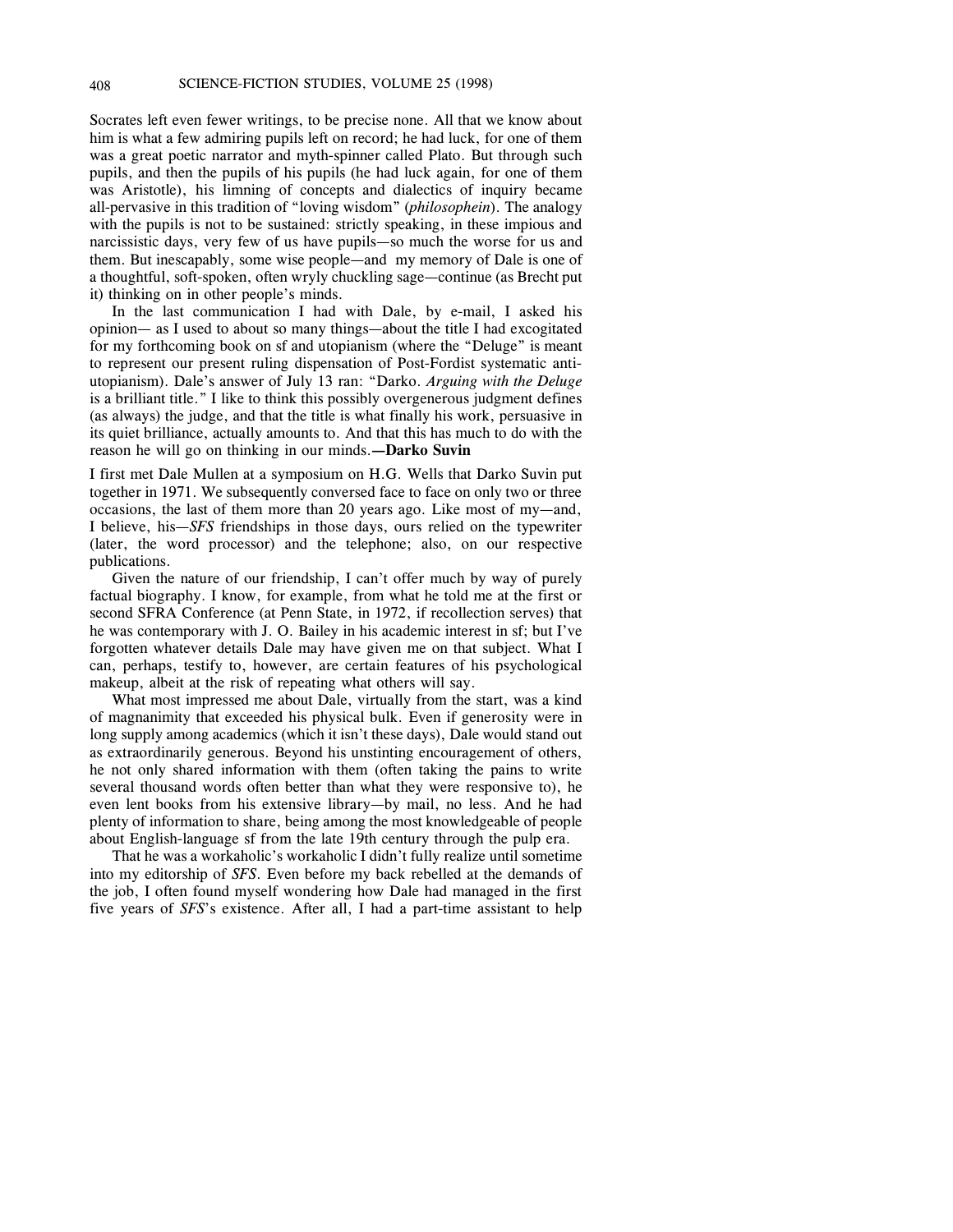prepare copy for the printer, keep track of subscribers, etc. Dale, on the other hand, did all that labor himself—and in those days, without a computer. And while Darko Suvin did much of the work of rounding up publishable contributions, Dale (at least in my experience) did much of the copy-editing (while also serving as managing and book-review editor). And did it meticulously. I take his thank-you "for the rescue job you did on my little essay" (letter of Dec. 19, 1973) as high praise indeed. Also revealing of his attitude toward his editorship is his remark in his previous letter to me: "I have wept all I can weep about the typos in [*SFS*] #2."

Dale did have one large fault though: he was overly modest. I don't, for example, remember precisely what "little essay" he was referring to in the snippet I quoted above; but it was probably the one that appeared in *H.G. Wells and Modern Science Fiction*—which remains a solid contribution (and also the earliest) to the understanding of "late" Wells. Nor can I think offhand of anything he published that was not a solid contribution, mostly to the literary history or bibliography of sf. But trying to reciprocate his encouragement was definitely uphill work: repeatedly, especially in the 1980s, he would say he wasn't in the frame of mind to do anything; or if he did write something, he would subsequently jettison it.

It thus came as a surprise to me that he volunteered to join the team of editors I was recruiting to replace me. Especially inasmuch as a decade earlier—which also means when he was a decade younger, albeit in his late 60s—he had written to tell me that "I am simply not able to do the kind of sustained work required" (this in 1980, when I was contemplating resigning as editor after a mere two years on the job, though mostly because I didn't relish having to devote an upcoming sabbatical to *SFS*). That from 1990 until almost the moment that death made his recent retirement the final one, he took on as much and worked as hard as he had in the 1970s, should perhaps not have come as a surprise to me. Being paired with Dale as co-recipient of the 1996 Milford Award for "Lifetime Achievement in Science Fiction ... Editing" does me proud. But then people like Dale do all of us proud.**—Robert M. Philmus**

I cannot claim to have known Dale well but we did meet on a number of occasions, and over a period of twenty-seven years we intermittently corresponded and telephoned one another about matters related to *Science-Fiction Studies*. Our exchanges were always most cordial and positive. I was saddened to hear of his sudden death.

One of my meetings with Dale was in October 1972 in Des Moines, Iowa. It was at the third (and last) Secondary Universe Conference (henceforth, with the formation at that conference of the Science Fiction Research Association, it would be known as the annual SFRA Conference) and *Science-Fiction Studies* was then a glint in Dale's eye. I recall sitting with Dale over lunch or a drink (I'm not sure which) and listening to his argument that Tom Clareson's *Extrapolation* need not be the only game in town. There was room for another rigorous—perhaps more rigorous—academic journal devoted to sf. He men-tioned *Studies in Science Fiction* as a possible title. I remember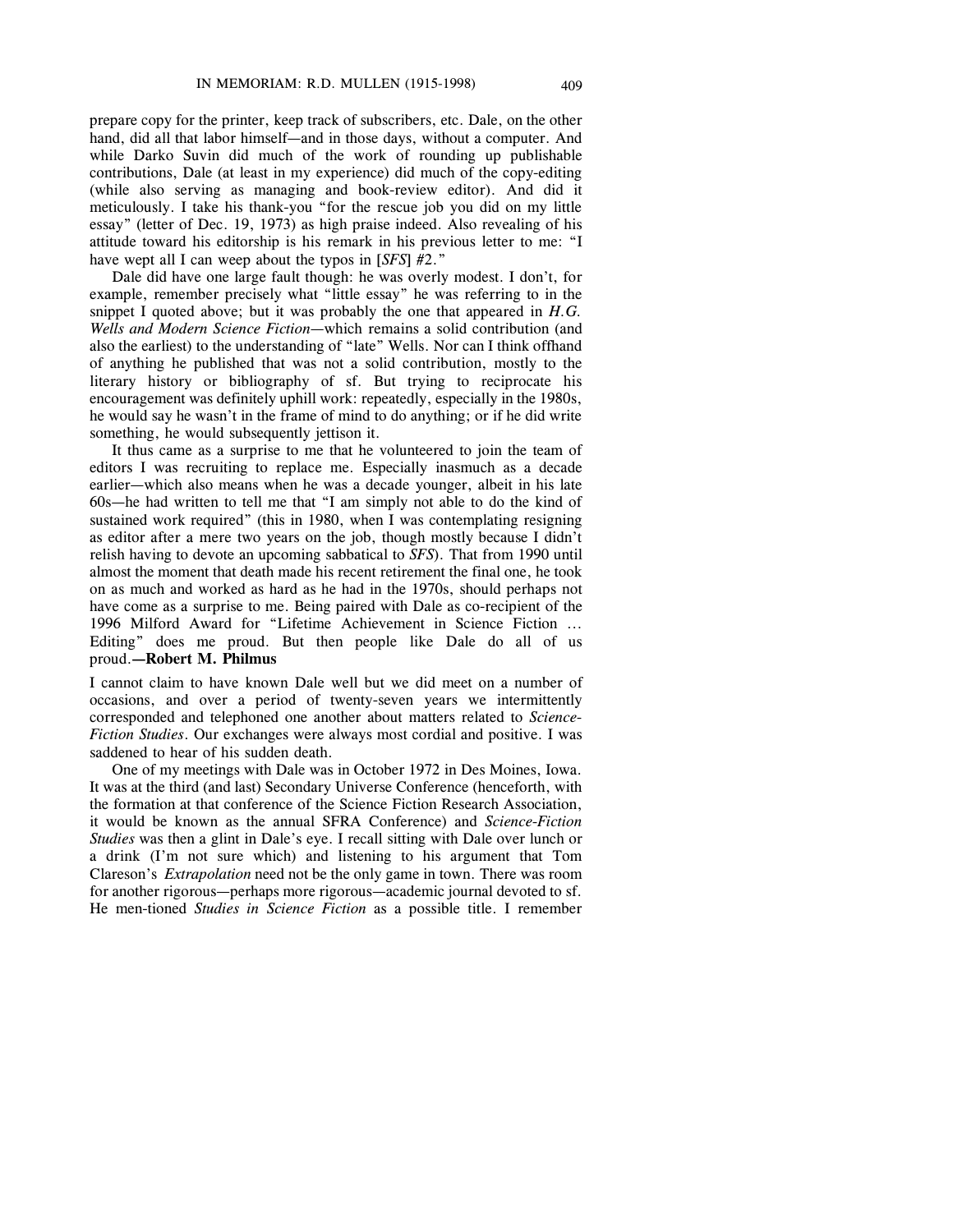pointing out that such a title would share an acronym with *Studies in Short Fiction*; perhaps *Science-Fiction Studies* would be the best solution?

In February this year, Dale and I chatted for what, it is now apparent, was the last time. He had telephoned me and at the time I was still a little preoccupied by the fact that, during the catastrophic ice storm of the previous month, I had slipped on an ungritted, level, iced pavement and sprained my wrist. It's one of the perils of living through a Montreal winter. It took over thirty years for that routine accident to befall me, but much the same thing happened to the unlucky Dale during what, for all I know, was his first visit to Montreal. It was 1971 and Dale was attending a conference on H.G. Wells that Darko Suvin, then Dale's co-editor of *SFS*, had organized at McGill University. That was when I first met Dale. His contribution to the conference—a representative example of his solid scholarship—is preserved in the conference volume that Darko Suvin and Robert Philmus co-edited, *H.G. Wells and Modern Science Fiction* (1977). One evening after that conference day, Dale, Darko, and I (and perhaps others) were walking down a sloping, icy street. Dale, a big man, slipped and, although he made light of it at the time (to the best of my knowledge he never did burden anyone with his problems), he had in fact broken his ankle. I reminded Dale of this accident during our telephone conversation because of the common ground of my much less serious accident, one from which I seem now to have completely recovered. Dale, however, did not make so complete a recovery. He told me, characteristically without complaint, that he had suffered twinges ever since.

Dale was not a young man when he had that accident; he was more or less the age that I am this year. *Science-Fiction Studies*, now his legacy, was the creation of his later middle age. Since my last publication in *SFS*—one accepted by Dale who claimed to have liked it—was a note on Hillyer, hills, slants, and slopes in *The Time Machine*, I cannot help but relate that note, which is about the hill shape described by the rise and fall of life and human history, to the sloping street in Montreal and to Dale's death in August. At age 56, what is to me most inspiring about Dale's life are the sterling accomplishments of the downward slope of his later years—his foundation of *SFS* and his late taking-up again of *SFS* as an editor.

But that is not all. Dale was a low-key, modest, dogged, insightful, and courageous man. I never heard anyone speak ill of him. He was a true gentleman. He was a fine editor and a careful and judicious scholar. He was also a pillar of integrity. I, for one, shall miss him.**—David Ketterer**

In my usual manner of postponing until late in life what most people do as adolescents (Asimov's "Golden Age"), I happen to have been reading the older Dumas this summer as I learned sadly of Dale Mullen's final illness and death. So now that we must face the reality of his passing, I am reminded of the immense, almost Romantic, fecundity of his life. It occurs to me that there must be a common Victorian origin shared by benevolent individuals from Christians to Marxists that proclaims the truth of the old adage, "To whom much is given much is expected." Dale probably had a darker, more competitive side to his nature; but the face he always showed to me and that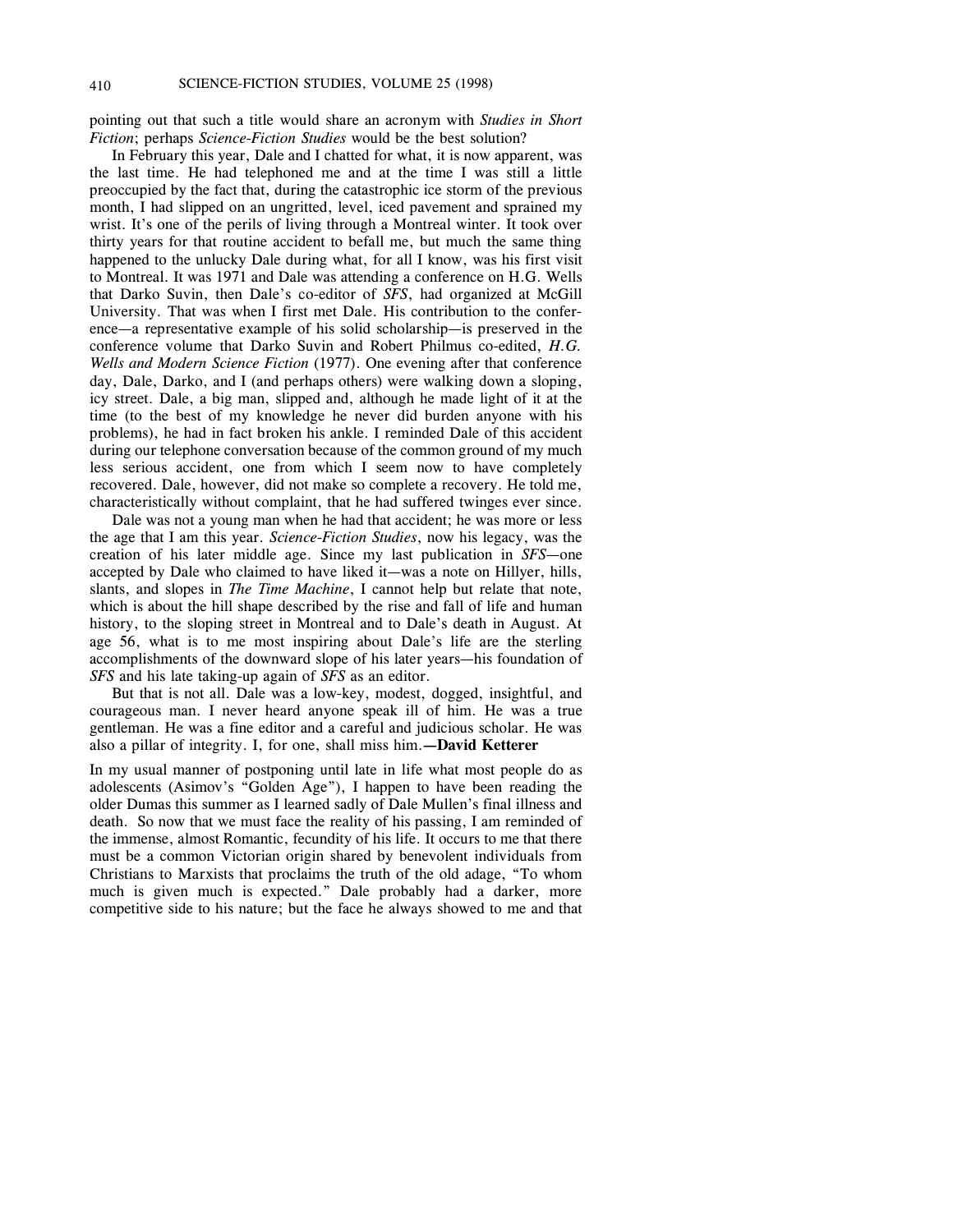shown through all the collaborative work, the "collective," of *SFS* was the generous face of the reformer determined to shine down his light on the seedtime of a better world. He encouraged me. He helped me in my work, almost anonymously, as he did for countless would-be writers on sf. In the images of Dumas, Dale was a big man, wealthy in mysterious ways, and above all he was generous. He organized his own group of "musketeers" to defend the honor of his sovereign sf and inspired in them the collaborative spirit of "all for one, one for all." Indeed, there certainly was something wounded, Byronic, and grand about Dale that has left us all richer. And I am equally certain that if he could write more backmatter for *SFS*, he would both scoff at my excessive romanticism and correct the imprecision of my history of ideas about his life. So Dale Mullen has left us late in this cynical century in the Byronic manner, richer for his reforms and marveling at the generosity of nature.**—D.M. Hassler**

I never met Dale Mullen in person, but I have known him as a presence since the first issue of *SFS* when he and Darko Suvin plucked a chapter from my dissertation to be revised as the lead article and my first publication. From our correspondence over the years, I gather that he never liked teaching in a formal structure and had little patience with sloppy writing and thinking, i.e, much of sf and sf scholarship, yesterday and today. Yet he taught for many years at Indiana State and I know from personal experience that he labored unstintingly for *SFS,* attending tirelessly to its broader, informal kind of education. In a gentlemanly way, he "kept us honest" as the managing editor, responsible for the overall package, its look and its accuracy. With the loss of Tom Clareson, Sam Moskowitz, and now Dale, the pioneering era of academic research and criticism in sf is over; making its professionalization an improvement is up to us as their heirs.**—David N. Samuelson**

I met Dale Mullen only once, in 1971, at the first of International Wells Symposia. When it was Dale's turn to speak, he passed up notice of Wells's literary fame and championed Wells's wisecrack that manifestly his epitaph must be "I told you so!" Well, one had to enjoy this partisanship because the qualities Dale was admiring in Wells one could see were also his own: a surveyor's eye, a sceptical brain, and in the end the belief that sweet reason is worth the trouble. Later, I would find in Dale's reviews and articles proofs that he was a retentive lover of every book in his life that ever had set him to thinking.

Meanwhile, off-podium, *Science-Fiction Studies* was in gestation, though unhatchable had not Dale agreed to join in the editorship; and this mostly invisible, Herculean labor he performed twice. One can only imagine the invisible part of it, such as the holding of contributors to accountability and the standard matters of annotation and explication. What is plain is the result: *SFS* has been a forum and colloquy with Dale as referee and, in his unselfish way, instigator, often simply by proposing areas still awaiting research. For it was his hope, often realized in practice, that "gentle controversy rage unchecked" with the same facts and files open to everyone. And the doors,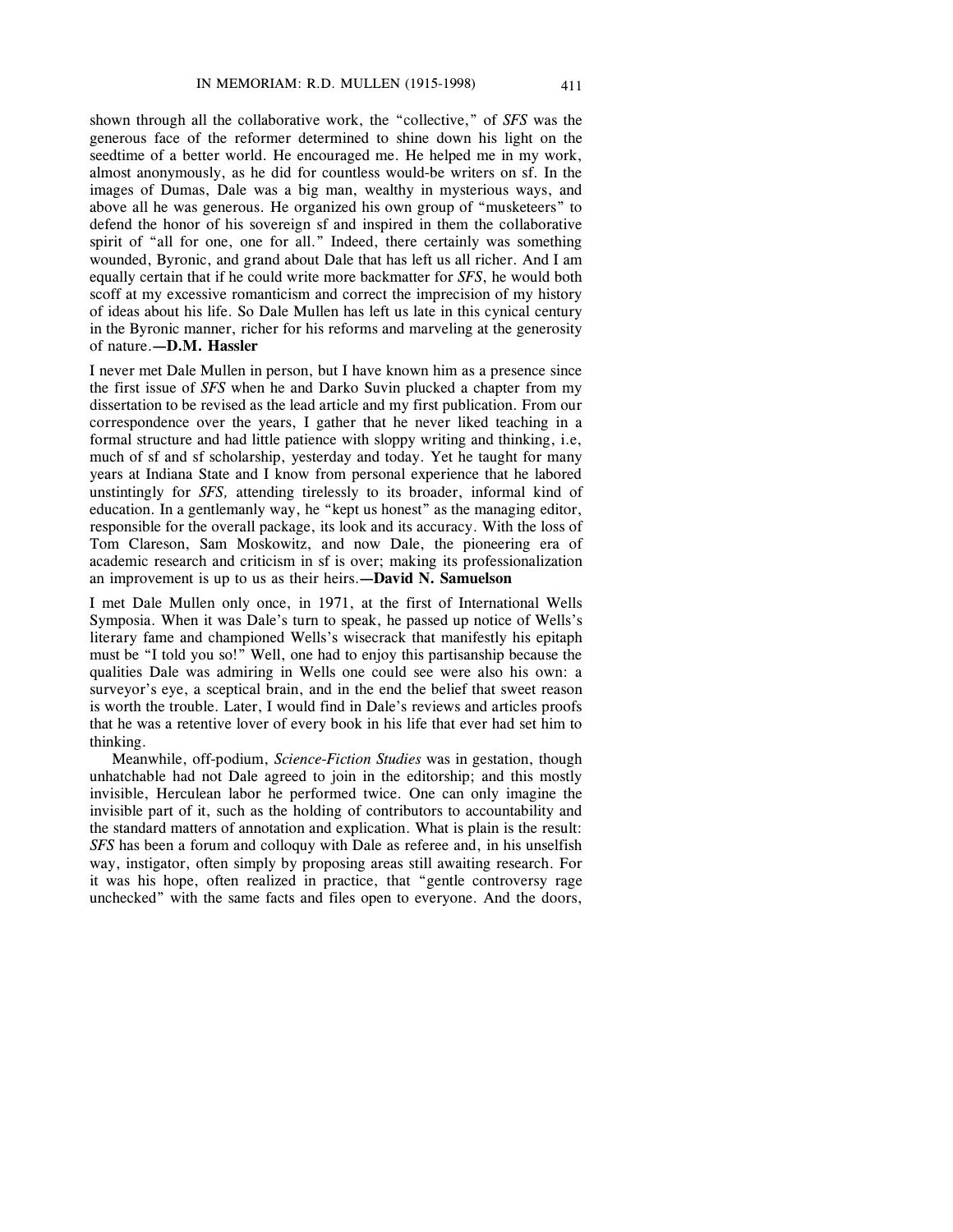too. It became the amazing policy of *Science-Fiction Studies* that unsolicited reviewing be no impossibility.

Dale truly dignified the field of science fiction. It was his love—his avowed mistress, at least when she wasn't commercial—and the equal of any other fiction. He favored the term "Anglophone" for English-language sf in order to emphasize its reach, but he believed really that sf is international and need only respect its double-barrelled name. It was also his belief that criticism of sf is on a par with any other criticism and should not be founded on sf alone, even assuming a comprehensive knowledge. So, setting the example, his own essay-reviews—printed as a rule in the most modest of type—are at home with parallels and sources far afield.

If Dale shunned the "completist" school of sf criticism on principle, it was also in modesty. He knew sf in breadth and in depth. He grew up with it with Gernsback and Burroughs; he renewed it with Asimov and Heinlein; and he kept up with it. Nobody could spot a canned account of it more quickly. But if he never set out to be encyclopedic, as he easily could have, he did know the value of a personal anecdote. Whether the story was that he nearly forestalled the bombing of the Monte Cassino abbey that Walter Miller would carry out and recollect in writing *A Canticle for Leibowitz,* or that at age 14 he found, in a Gernsback magazine, a mysterious letter he never wrote printed over his name, or simply that he once solicited and received a tale from Lovecraft—such incidents woven into context bear a special authority, not to mention wry wittiness.

Finally, I most gratefully acknowledge that Dale was a stout friend to me professionally, as he was to so many others.**—David Hughes**

Early in my career at Indiana State University, Dale Mullen invited me to help him with *Science-Fiction Studies*. Although we both taught in the same English department, at that time we knew each other primarily because we played poker together. I was merely a substitute, playing only when one of the regulars couldn't make it, but I was generally appreciated because on any evening when I started out playing poorly, I would drink too much beer and play worse still. Dale, on the other hand, was one of the founding members of this monthly game that has now continued for over forty years; he lived to be the last original member still playing.

Even then, everyone at the game deferred to his opinion when an issue of rules or etiquette came up. One of his rules was that "a gentleman" would never check and raise—that is, not trap another player by, after first refusing the opportunity to initiate the betting, raising the bet that someone else had tossed into the pot. This particular rule was a matter of etiquette rather than Hoyle, but coming from someone who grew up in Mississippi, the idea of conducting yourself like a gentleman carried substantial force. Another rule, this time of the operational variety, was that "the cards call themselves." It would make no difference what you announced you were holding; even if you managed to overlook a winning combination you laid on the table at the end of the hand, it counted for you: the cards call themselves.